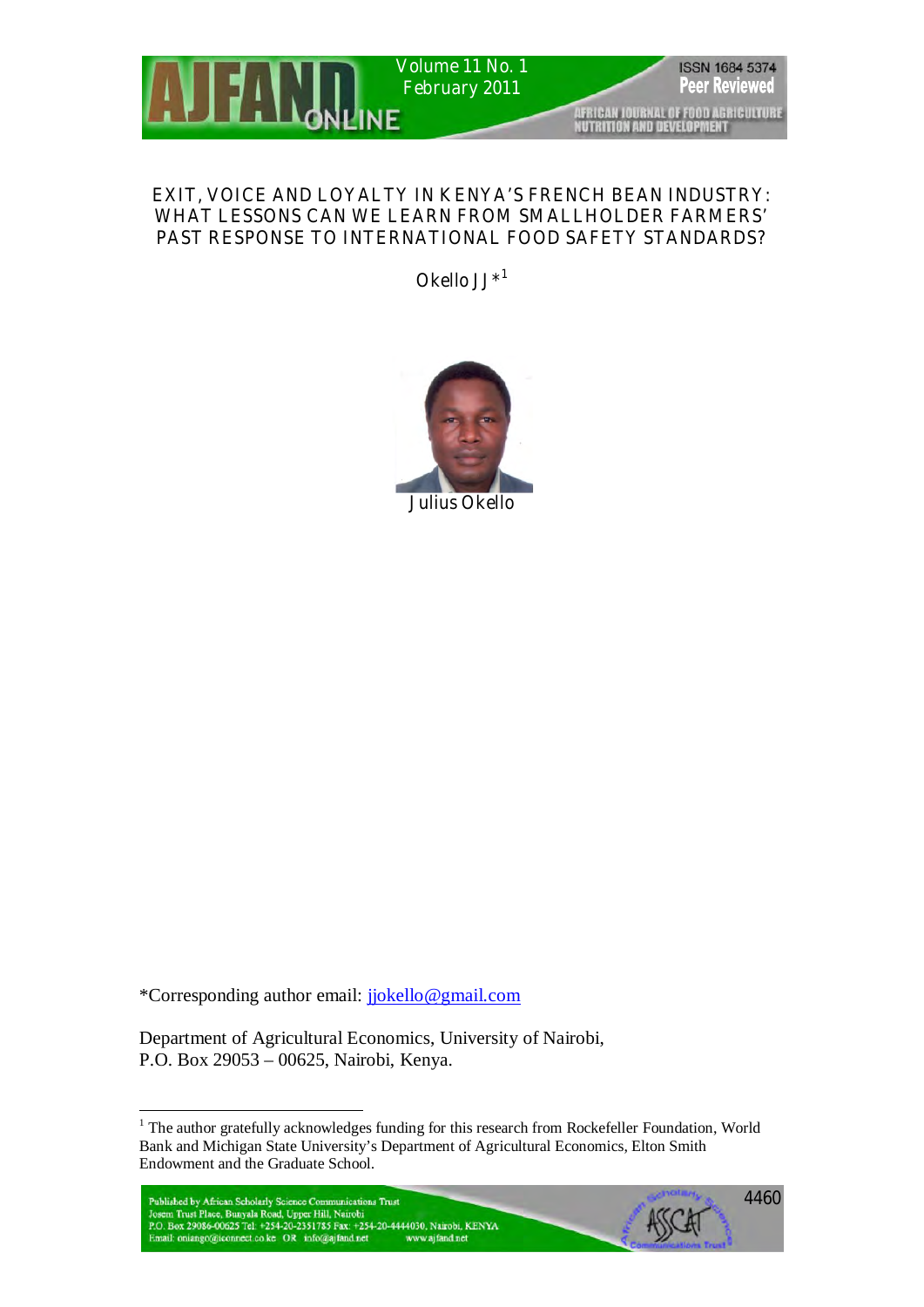

### **ABSTRACT**

Kenya is one of the leading exporters of fresh vegetables to Europe. Kenyan exporters have since the 1990s targeted the leading European supermarkets with their produce. However, the food safety scandals of the 1980s and 1990s led these supermarkets to adopt stringent food safety protocols relating to pesticide use, hygiene, and traceability. These standards were then passed on to Kenyan exporters. In turn, many leading fresh export companies in Kenya developed their own stringent private protocols relating to food safety standards. Others adopted the European Retail Group's Good Agricultural Practices or their European buyers' private food safety standards. In both cases, Kenyan exporters required full compliance with the food safety standards in order to continue buying beans from their suppliers. This study examined how Kenyan smallholder growers responded to the standards and how their response affected their continued participation in the supermarket business. It applies Hirschman's concept of *exit, voice* and *loyalty* to assess the strategies used by Kenyan smallholder French bean farmers in response to international food safety standards (IFSS). It then assesses the factors that influence the success or failure of such strategies. Data obtained in this study suggest that smallholder farmers used different strategies to respond to IFSS. The initial overwhelming response was to exit production. Other farmers resorted to voice strategy: complaints, petitions, threats, lobbying, in attempt to influence buyers/exporters to relax or change the standards. Such farmers largely failed. The rest of the farmers, however, proactively complied with the standards by using collective action and were able to stay in the fresh export business. This strategy of compliance with IFSS has since become the model in smallholder export horticulture in Kenya. This study, therefore, demonstrates role that collective action and proactive response to standards can play in maintaining their participation of smallholder in fresh vegetable export business and suggests the need for assisting the poor smallholder farmers to keep their share of market.

**Key words**: Food standards, compliance, smallholders, Kenya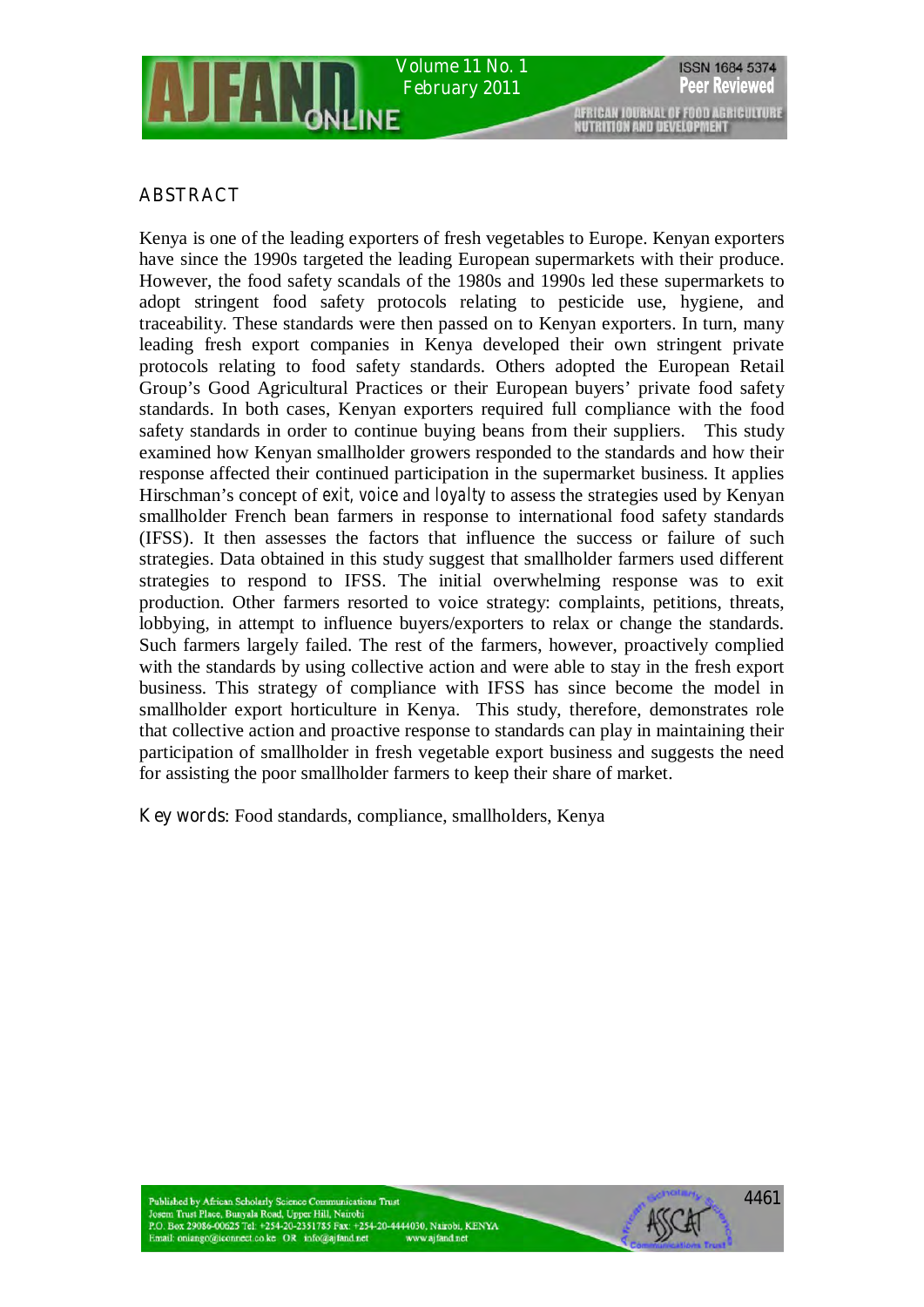

### **INTRODUCTION**

Developed countries have expanded their sourcing of fresh vegetables from third world countries in the last one decade to satisfy growing demand for these products that is in turn driven by consumer incomes, urbanization and changing lifestyles [1, 2]. In return, many developing countries have diversified their exports into nontraditional fresh exports. However, the tropical climate in the latter make it imperative for developing country farmers to rely increasingly on use of pesticides to meet the aesthetic attributes required by developed-country consumers. Consequently, heavy use of pesticides has been reported in many developing countries leading to concerns over medical health effects of pesticide residues on consumers and farm workers [3]. For instance, a survey conducted by American Farm Bureau Federation in 1990 found that 55% of American adults indicated that they were concerned about the pesticides used in growing crops. In addition, the food safety scares of the 1980s and 1990s (relating to salmonella poisoning, mad cow disease) and increased use of growth hormones and antibiotics in developed countries led consumers to be concerned about the safety of vegetables they eat.

To reduce the recurrence of food safety failures and allay consumer fears over the safety of the food, developed country governments have enacted stringent legislations relating to pesticide residue limits and packer hygiene [4]. Some have transferred the responsibility for food safety assurance from the state authorities to private retailers. The United Kingdom (UK) has, for instance, through its due diligence law made retailers responsible for food safety assurance [5]. Major retailers in such countries have responded to these regulations by developing their own food safety protocols that require all suppliers to i) adhere to prescribed pesticide residue limits, ii) maintain proper hygiene in their packing facilities, and iii) establish a system of produce traceability. To ensure compliance with these requirements, developing country exporters subject their suppliers to close monitoring.

For some developing country growers, meeting these international food safety standards (IFSS) has been a prerequisite for staying in the export business, but at the same time a major challenge. Meeting the standards implies i) switching to new safer but more costly pesticides, ii) investing in costly storage, packing and cooling facilities and iii) keeping detailed technical information related to pesticide usage and produce handling practices both in the farm and in the grading and holding facilities. These requirements are capital intensive and require access to own or debt capital [6]. Yet developing country smallholder farmers face endemic problems of poor access to capital [7].

Many developing country governments became concerned that the high costs of implementing the IFSS would exclude fresh export vegetable farmers from participating in high value export markets [8]. Indeed, evidence suggested that some fresh export vegetable farmers were being marginalized by IFSS [6, 9, 10, 11]. These early studies found that IFSS particularly disadvantaged the smallholder farmers. Other subsequent studies however found that IFSS improved the participation of

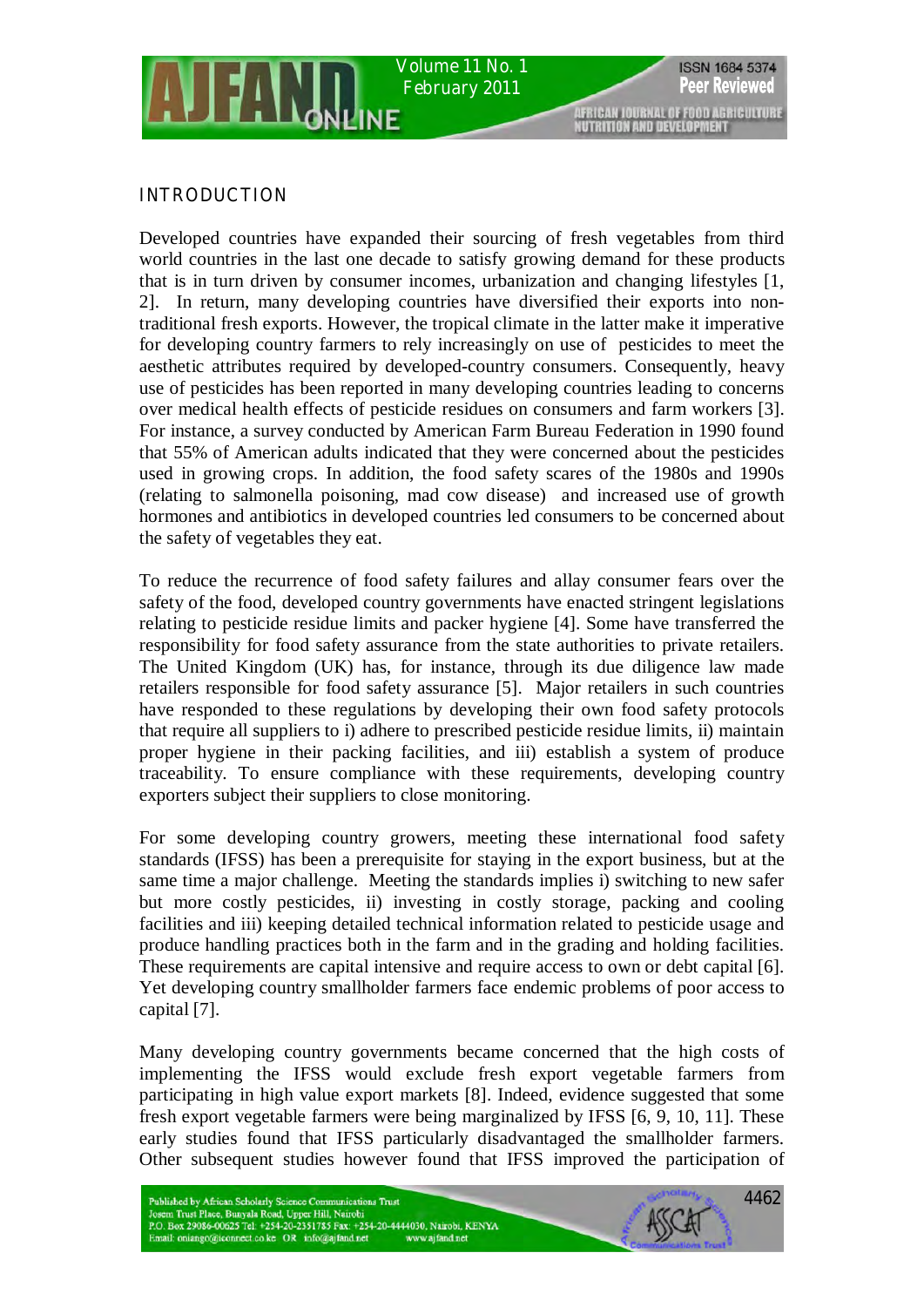

smallholder farmers in the high value export markets. This study assesses how Kenyan smallholder farmers responded to the enforcement of compliance with IFSS by a leading exporter of fresh vegetables in Kenya. It analyses i) the strategies that developing country smallholders used in response to enforcement of IFSS by leading exporters, and ii) what determined the success or failure of such strategies.

The study is on Kenyan smallholder farmers growing French beans for export to the UK supermarkets. Kenya is one of the leading exporters of fresh vegetables to the UK. The French bean industry dates back to the 1950s and has been dominated by smallholder farmers [12]. The UK supermarkets have, on the other hand, stringent private food safety standards that all suppliers are required to comply with hence make a good case to study. Such standards include Mark and Spencer's "Farm to Folk and Tesco's "Nature's Choice".

## **Conceptual framework for analyzing strategic response to food standards in Kenya**

This study uses the concept of *exit*, *voice* and *loyalty* (or *compliance*) developed by Hirschman [13] for manufacturing industry and applied to agriculture [1, 5, 14]. Hirschman used this concept in the context of customer response to the deterioration of quality of products or services an industrial firm provides. However, this concept has since been used to analyze country-level response to IFFS [5]. In this study, we extend the analysis to the farm level.

It is assumed that the performance of a firm such as a fresh vegetable exporter is perceived by farmers to be deteriorating when it departs from the pre-agreed socially responsible position/arrangement of providing export services that integrate them into the high value chain. According to Hirschman, farmers can respond to such changes by using one of the three strategies namely *exit, voice* and *loyalty*. The *exit* strategy occurs when farmers stop supplying an exporter because they are dissatisfied with the quality of his service. In the context of IFSS, quality of service might change when exporters demands regarding production and post-harvest handling requirements change so that it becomes hard for some farmers to comply. The farmers, due to dissatisfaction, can switch to another exporter to signal to the exporter the deterioration in the quality of its service. The switch could be permanent or temporary, with normalcy returning once the exporter restores the quality of its service. Exit can also take the form of abandonment of production of fresh export vegetables. In this case, the farmers communicate their displeasure by withdrawing their land, or labor or both land and labor from production and hence reducing the volume of supply of fresh export vegetable to the exporter or cutting of the supply altogether.

The second strategy that farmers can use in response to changes in the quality of services from the exporter is the verbal expression of their dissatisfaction with the quality of exporter's service. This strategy is called *voice*. Under this strategy, farmers can complain, protest, hold demonstrations, riot or threaten the exporter with boycott

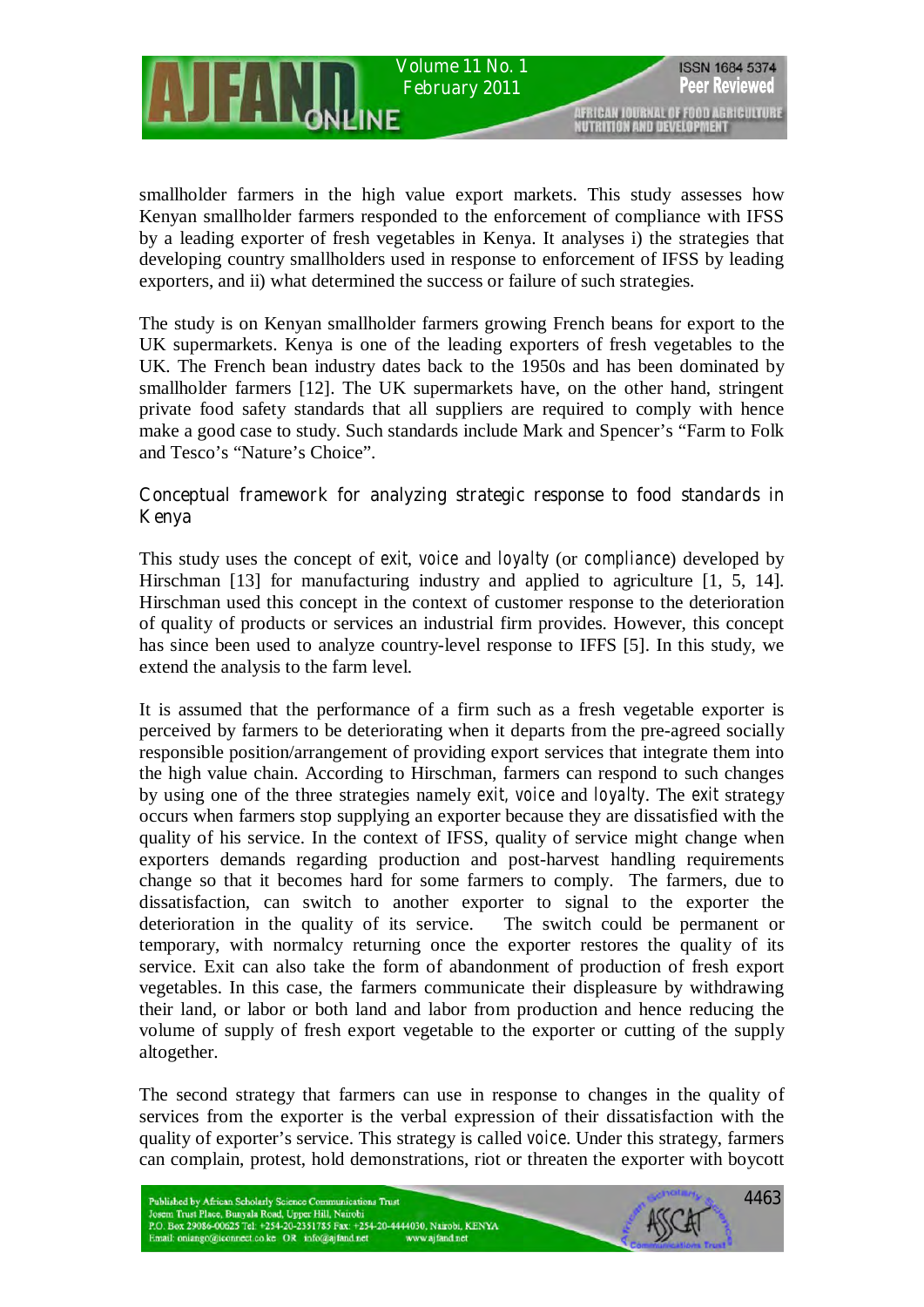as a way of communicating or expressing dissatisfaction with quality of service. The protests and complaints can be verbal or written. They can also lobby the relevant authorities to petition the exporter to address their concerns. Hence *voice* is also intended to call the exporter's attention to his failures with a hope of bringing about change. *Voice* is sometimes the residual of *exit* strategy. Farmers who are unable to *exit* production altogether but face monopolistic competition resort to *voice* to awaken the exporter to his failures. *Voice* can also be an alternative to *exit*, if farmers postpone exit with the expectation that it will draw the attention of the exporter to their problems.

Hirschman argues that two factors determine whether farmers use *exit* or *voice* namely, re-entry cost and transaction costs. Farmers that face high re-entry costs will likely choose voice rather than exit. Voice is a dominant strategy where farmers have invested in specific assets (especially skills and physical facilities) and are, therefore, locked into the production of export crops.

Lastly, farmers can choose to stay on hoping that the situation will improve, a strategy referred to as *loyalty*. Farmers, in this case, adapt to the changed conditions hoping that the problem is transitory and normalcy will return. Farmers can, in this situation, adapt to the changes in quality of services provided by the exporter either *proactively* or *reactively*. In the former, farmers anticipate the changes in the exporter's services and adjust the practices, hence, becoming unaffected when the changes finally come. In the *reactive* adaptation strategy, farmers respond to changes as they come. In the context of horticulture exports, *loyalty* is reinforced by the high costs of finding an alternative buyer and stiff penalties for exit (such as contract suspension or termination). The penalties for exit can lead to loss of reputation and/or livelihood.

#### **Data and empirical methods**

The data were collected through personal interviews with smallholder farmers producing French beans for export to the UK conducted in January and February 2006. Data from individual farmer interviews were supplemented by interviews with key informants including existing French bean producer and marketing groups, French bean buyers and their field representatives; pesticide dealers and pesticide company sales representatives; government officials (including local extension officers), third party EUREPGAP certifiers, officials of Horticultural Crop Development Authority, Fresh Produce Exporters Association of Kenya, major French bean canners, and some non-governmental organizations involved in the provision of technical support and services to French bean farmers and farmer groups. In addition, we interviewed leaders of farmer groups that had quit production of French beans or switched from growing beans for fresh export markets to supplying canning industry. Focus group discussions were held with farmers who were still supplying supermarkets, those who had switched to canning industry and those who had quit French bean production altogether. Information from these interviews was supplemented with secondary information from government and industry statistical reports, industry newsletters, and international and local newspaper reports.

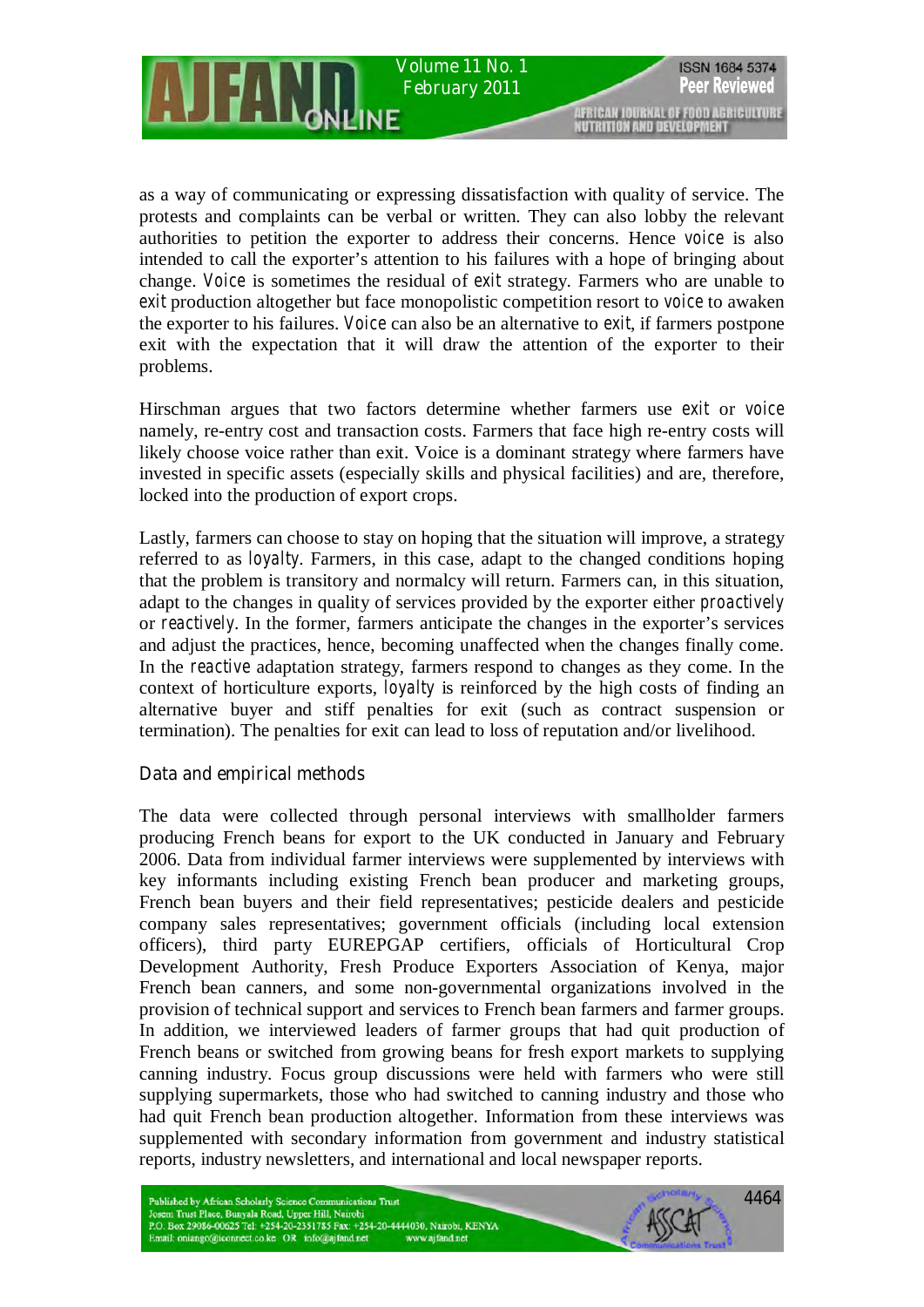

# **Exit, voice and loyalty in Kenya's smallholder French bean farms**

Prior to the IFSS era, the quality requirements for French bean exporters were limited to physical attributes (namely, size, shape, and spotlessness) and the consistency and reliability of supply. Exporters generally did not worry about produce contamination with pesticides or pathogens. Beans destined to the UK were, therefore, often sorted and packed under poor hygiene conditions, usually on the ground under a tree shade or makeshift structures [6, 14]. Farmers applied pesticides indiscriminately in controlling diseases and pests [6]. At the same time contracts between farmers and buyers were loose and almost exclusively verbal in nature [6, 15]. The contracts specified the quantity to be produced, the timing of delivery, the physical quality specifications and the price.

Major changes in production and marketing of beans occurred with the arrival of the IFSS. Leading exporters developed their food safety protocols relating to pesticide residue limits, hygiene, and traceability [16, 17]. Table1 lists these requirements. The requirements were enforced through close monitoring under contract [5]. Majority of the smallholder farmers producing for UK supermarkets found these requirements costly and some opted to quit producing beans while others stayed. Overall, majority of the farmers particularly found the individual construction of grading sheds, charcoal coolers, and pesticide storage units, toilets, and switching to new approved pesticides expensive.

Three reasons explain the difficulties smallholder farmers faced in meeting the IFSS. First, most smallholder farmers do not have access to debt and equity capital [7, 18]. Consequently, majority did have the cash to implement the standards. Second, some farmers were not sure of continued market access after implementing the standards and were, therefore, afraid of losing their investments if the buyers were to quit after having constructed the facilities needed to comply with the standards [15]. Third, the farmers were afraid of losing their investments due to marketing risks (especially uncertain demand and hence price). The fear of losing investments on facilities needed to comply with IFSS by French bean growers is captured by one farmer who said:

**"I could never sell my cow to build the structures the exporter is asking for. It is very hard to recover your cow if you sell it to invest in those things. The risks are just too high. One is never sure of the price of beans, and the buyer could lower the volume purchased from me anytime forcing you to dump the remaining beans away. The French bean market is hard to predict"** 

The asset specificity of IFSS investments coupled with risks and lack of investment capital, therefore, led many smallholders to reassess their continued participation in the export market. Majority of smallholders switched to less demanding exporters through intermediaries (also known as "brokers") usually at a lower price. Others quit French bean production altogether and went into domestic vegetable production

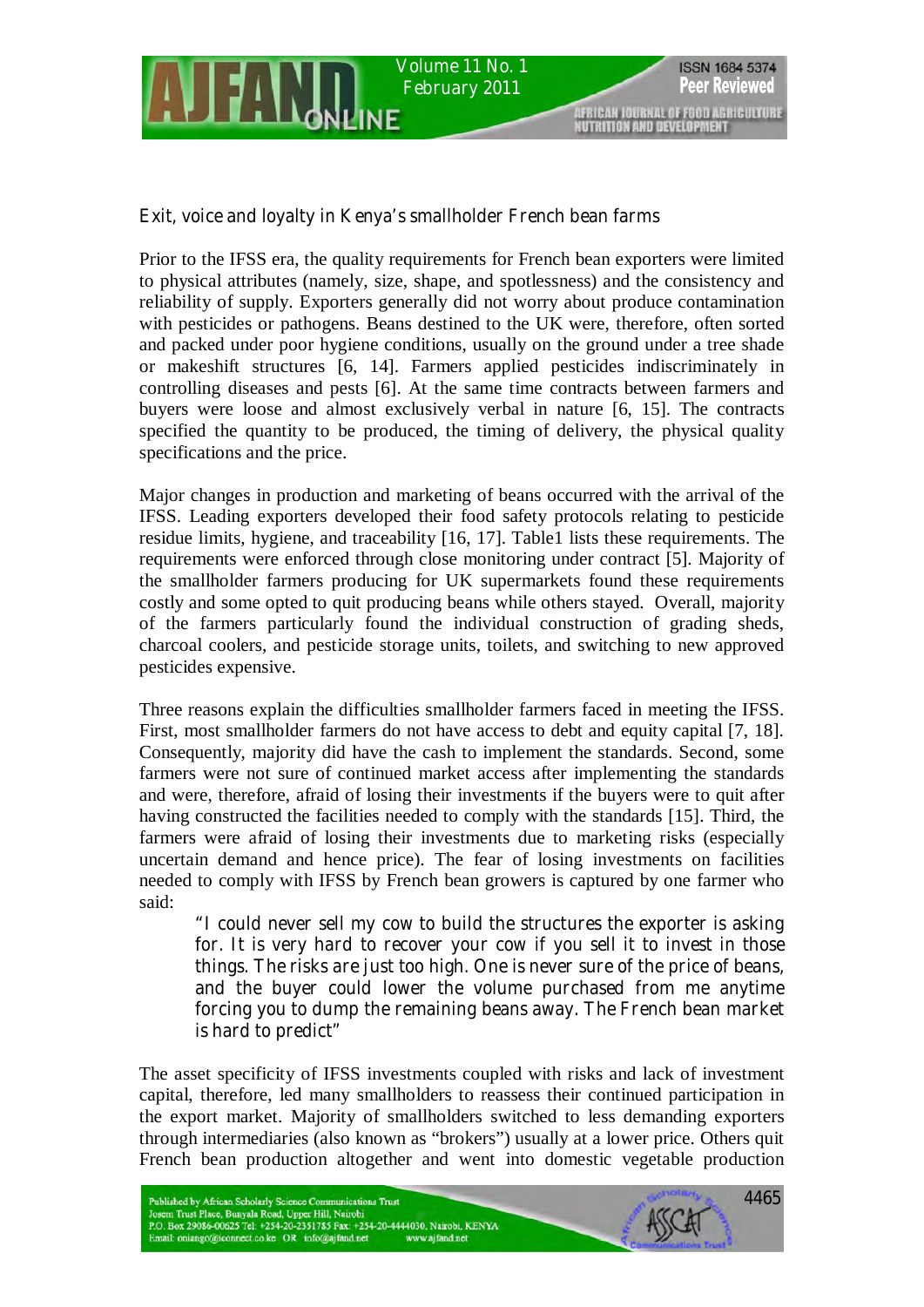

(especially kales, tomatoes, and onions). Hence smallholder farmers that could not meet the cost of IFSS investments responded to introduction of these standards by partially or fully exiting production.

### *The use of exit strategy by Kangundo smallholder farmers*

The *exit* strategy is best illustrated by Kangundo smallholder farmers. Kangundo district was one of the major French bean sourcing areas for leading exporters of beans in the 1980s and early 1990s. It had the advantage of being close to Nairobi (75 km), hence served as a source of low cost beans compared to the other major growing areas like Mwea (140 km) and Mitunguu (over 200 km). The closeness of Kangundo also made it easier for buyers to monitor production practices and hence control quality and volumes.

Kangundo smallholder farmers started growing French beans in 1991, with only one leading exporter buying beans from the farmers. Most farmers were initially organized into loose French bean marketing groups comprising as many as 120 members. A few, mainly larger farmers, operated independently. Approximately 1600 smallholder farmers were growing beans in the district in 1997.

In 1998 the sole exporter introduced production practices based on IFSS and demanded full compliance with the new codes of practices within six months. However, certain requirements (such as the switch to safer pesticides, pest scouting before use of pesticides and use of protective clothing) took effect immediately. The exporter also demanded that larger groups re-organize themselves such that group membership was limited to 15-20 members. The reduction of group sizes was mainly intended to facilitate closer monitoring.

Most smallholder farmers were unable to invest in the facilities needed to meet the IFSS requirements and abandoned production of beans altogether. On average, about 90% of the exiting farmers went into production of tomatoes and kales for domestic markets. All the farmers that continued growing beans stopped supplying the demanding exporter and started selling their beans to a domestic French bean canning company whose demands were much less stringent. Unlike the fresh exporter, the canner only required that the pesticide applicators wear protective gear and that the pesticide used be those authorized for use in beans. Hence by 2001, no smallholder farmer was growing French beans for fresh export in Kangundo district.

Majority of smallholder farmers supplying other leading French bean exporters in other areas also used the *exit* strategy to respond to IFSS. Figure 1 presents the changes in the number of smallholder farmers growing beans for one of the leading exporter in Machakos and Meru districts. As shown, the number of French bean growers dropped significantly between 1991 and 2004.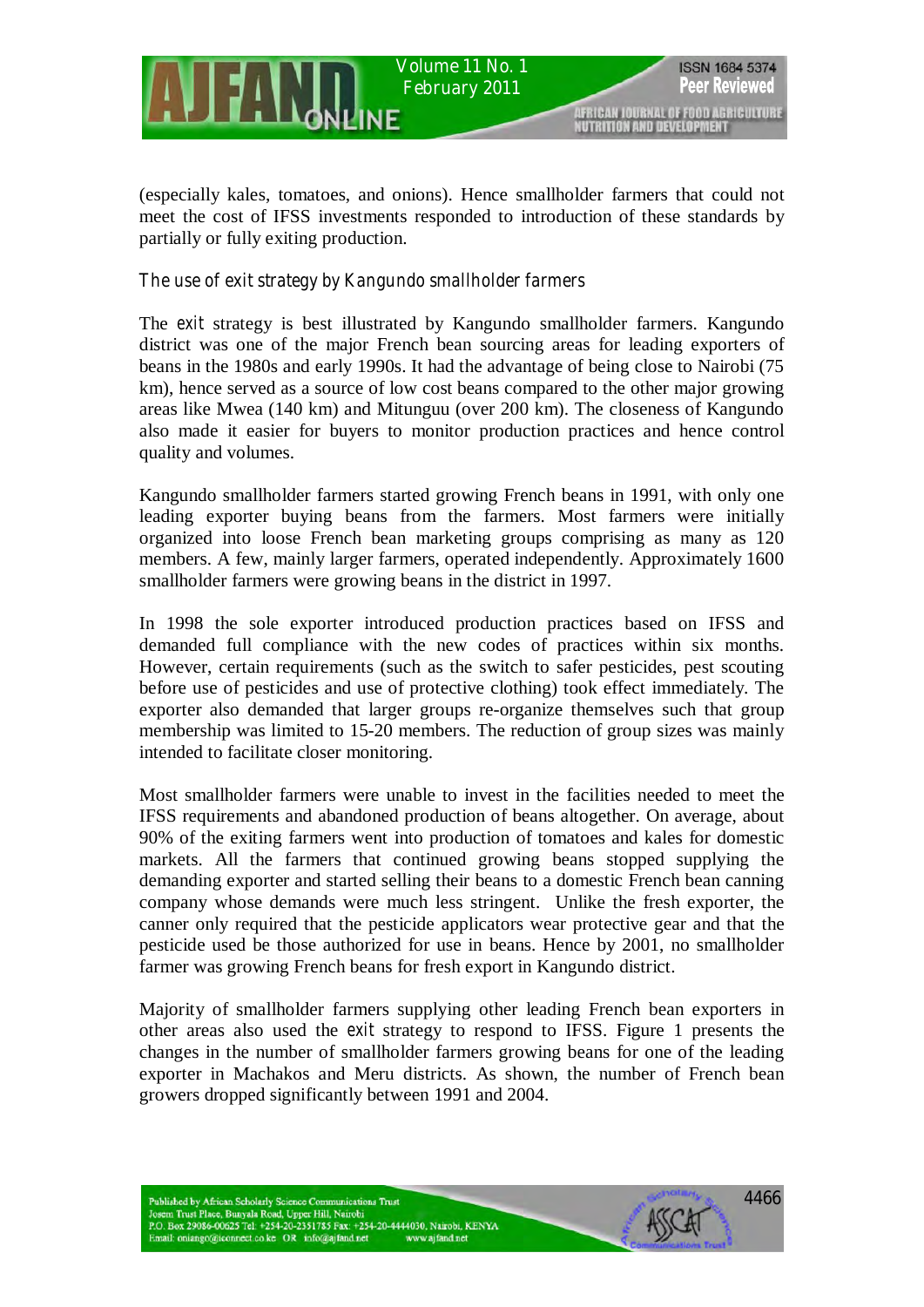

# **Figure 1: Trends in the number of smallholders supplying a leading French Bean Kenyan exporter, 1991, 1999, and 2004**



Source: Author's survey, 2005.

# *The use of voice strategy by smallholder farmers and its outcomes*

Figure 1 shows that although there was massive drop in the number of French bean growers, some farmers chose to continue supplying leading exporters and hence stayed in the UK supermarket supply chain. These farmers can be divided into two categories. The first category included farmers who invested in some of the mandatory requirements but found full compliance too expensive. They got again locked in the French bean business by the specific investments they had already made. This was especially the case for those who had invested in facilities like grading sheds, pesticide storage units and charcoal coolers. Consequently *exit* became a more costly strategy than alternative strategies. Such farmers resorted to the use *voice* to get the exporter to modify the IFSS standards.

Another factor that motivated the remaining farmers to resort to *voice* was the lack of reliable alternative buyers. Farmers did not trust alternative buyers of French beans (namely the "brokers") because they often failed to collect beans when ready or to remit payments after collecting beans [6]. Uncertainty in the alternative marketing arrangement involving brokers, therefore, led these farmers to prefer the option of persuading their buyers to relax the standards.

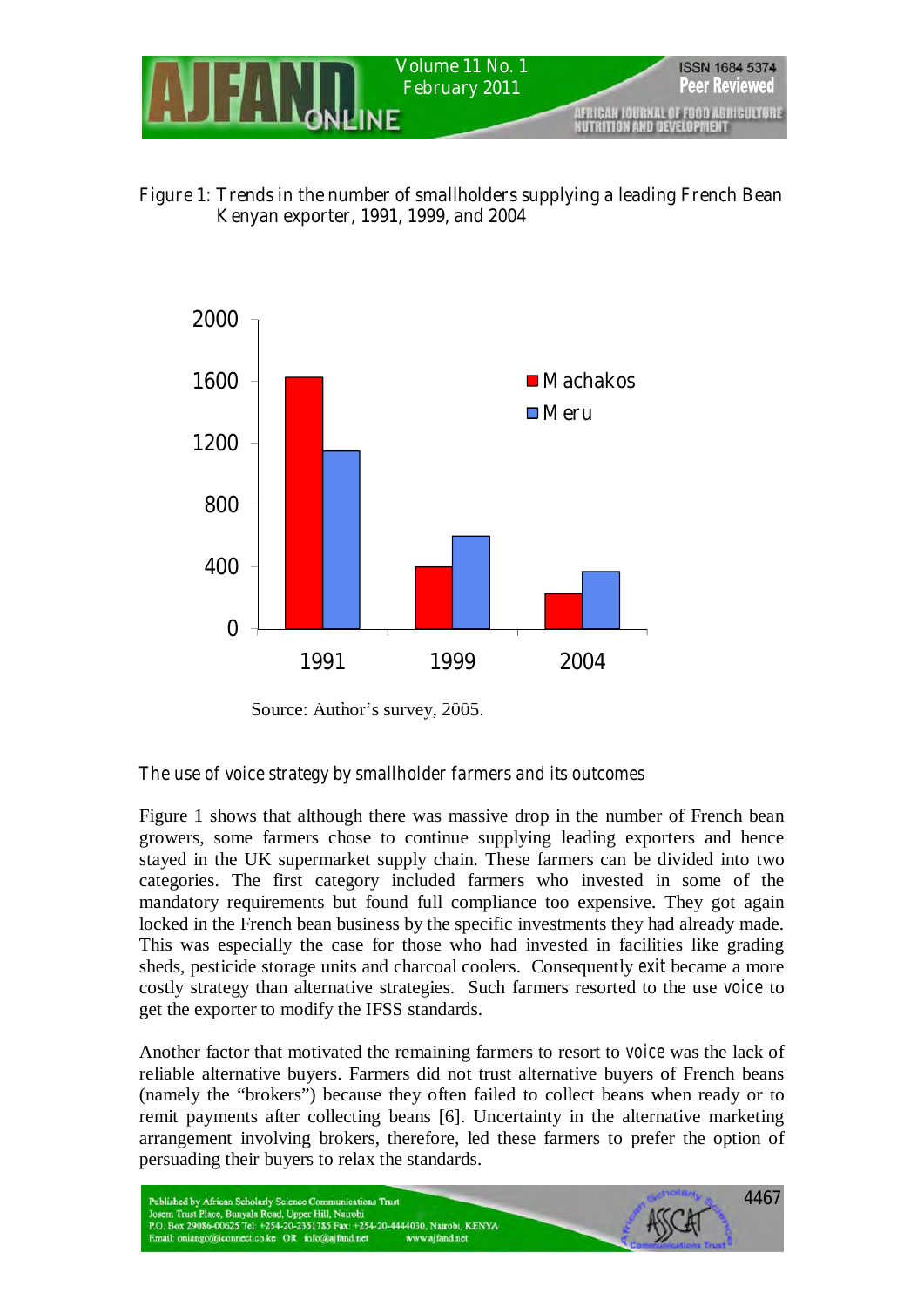

The second category of smallholder farmers that resorted to *voice* did not attempt to invest in facilities required to comply with IFSS at all. Instead, they chose to use *voice* immediately they faced the standards. This second group of farmers opted for *voice* strategy upon realizing that they had limited options of switching to other exporters and also that the spot market (involving brokers) was too uncertain.

The best example of farmers that used *voice* strategy was those belonging to Baricho Farmers Self Help Group located in Kirinyaga district. These farmers supplied a buyer who initially exported his beans to wholesale market. However, in 2000 the exporter switched to supplying a leading UK supermarket. Consequently, it started enforcing IFSS. It gave its suppliers 3 months to implement all the good agricultural practices encompassed in the IFSS. The overwhelming response by the farmers was resistance and the use of different forms of *voice*. First, the group sent memos to the exporter complaining that implementing the requirements was too costly and would erode all their profits. Interestingly, while the exporter expected farmers to implement the standards, it refused to increase buying price instead keeping it at Kenya Shillings 40/kg. The memos implored the exporter to: i) share the costs of building the facilities (grading shed, charcoal cooler and toilet), ii) increase the price of beans, iii) allow the farmers to substitute family facilities (especially toilets, shower rooms, and waste disposal pits) for those required under IFSS, and iv) extend the deadline for complying with IFSS.

Second, the farmer group petitioned Horticultural Crops Development Authority (HCDA) to intervene by asking exporters to relax the standards. The Authority is the industry regulator and a third party signatory of contracts between exporters and farmers and/or farmer groups. Later, the farmer group petitioned the government, through local agricultural offices, for help. These strategies resulted in meetings convened by the Authority and/or divisional agricultural officers between farmers and their exporters, but often failed to persuade the exporters to change their requirements.

When the group-based *voice* strategies failed to bear fruit, it resorted to collective *voice* strategy. It teamed up with other farmer groups in the district to form a French Bean Farmers Union comprising all farmer groups in the larger Mount Kenya region. The union threatened exporters buying from its members with a strike/boycott unless they relaxed their demands on strict compliance with IFSS or cost-shared in their implementation. This strategy failed for two reasons. First, the exporters threatened to stop buying from farmers or groups that incited others against compliance with IFSS. Second, exporters maintained that the risks of losing investment due to side-selling of contracted beans or unfair contract termination prevented them from cost-sharing in the group investment in IFSS compliance. The production manager of a leading exporter alluded to this risk by saying:

> **"It is the responsibility of the farmers to build the facilities. We can't give them any money because we won't be able stop them from selling our beans elsewhere. We are not a charitable**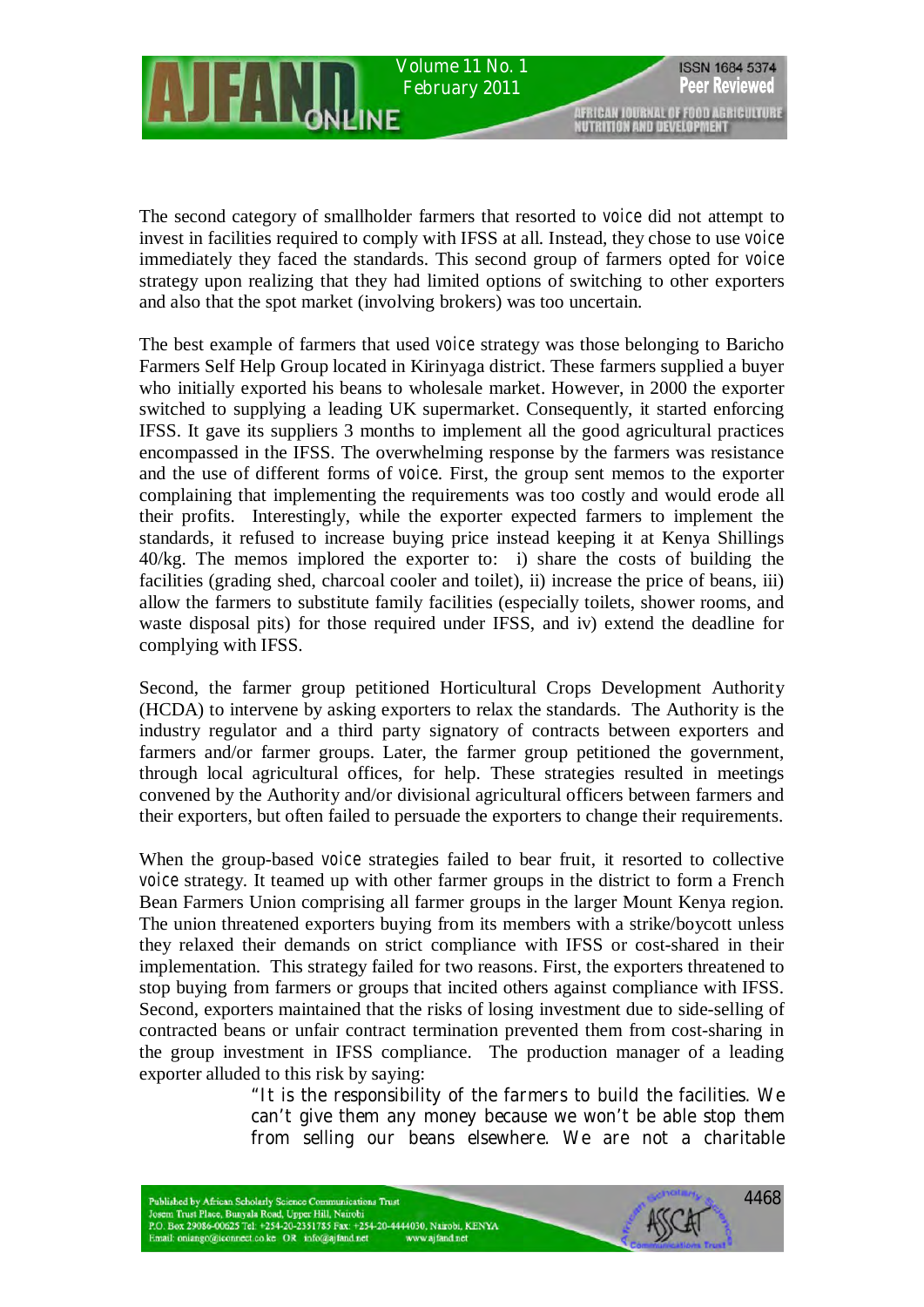

## **organization; we are in this business to make money not dish it out".**

The unrelenting pressure on exporters to relax their position on full compliance with standards was later taken up by the Kenyan press and political leaders [8]. Both the press and political leaders portrayed IFSS as a major threat to the future of French bean industry and to the livelihoods of many smallholder farmers that depended on French beans for income/employment. Due to the unrelenting *voice,* Baricho Farmers Self Help Group's buyer permitted its farmers to use some of the family facilities to meet the standards. In particular, the group members were no longer required to build a separate toilet in the farm or a pesticide storage unit. Instead, they were permitted to use family toilet and also dispose of pesticides in family toilets. Farmers and farmerworkers were also allowed to use family bathroom for showering rather than build a separate one in the French bean field. In addition, farmers could also burn or bury pesticide containers rather than build an incinerator.

Attempts by farmers to force exporters to relax or alter the other requirements, however, failed. For the exporters, changing or relaxing the standards was not an option because they were only responding to the UK market where they too were standards-takers. Farmers that were unable to comply were suspended and/or expelled. To make up for the lost volumes, such exporters contracted larger growers. Others moved out and set up outgrower schemes in other areas where they started with farmers that understood the requirements and were willing and able to comply. The use of *voice,* therefore, failed in all cases except allowing farmers to substitute family toilets and bathrooms for those required under IFSS. Ultimately, Baricho Farmers Self Help Group dissolved. Most of its members (80%) abandoned growing beans and shifted to producing vegetables (especially tomatoes) for domestic market while the remaining 20% shifted to supplying brokers or domestic canning industry.

# *Loyalty through collective action*

While a number of smallholder farmers resorted to *exit* or *voice*, some chose to comply with the standards and remain in high-value supermarket business. The farmers that used this strategy mainly belonged to farmer groups [6, 15]. Through the groups, they jointly invested in the facilities and human capital they needed to comply. The groups constructed grading sheds, charcoal coolers, toilets, potable and pesticide stores for use by all members (hence eliminating the need for each member to build pesticide storage units and disposal pits in their plots). The groups also hired a technical assistant that assisted members in implementing the standards and then monitored compliance with pesticide usage, storage, and disposal requirements and a grading clerk to manage hygiene in the grading facility.

The choice of *loyalty* in response to standards was partially driven by the lack of reliable alternative buyers. Members of farmer groups that used this strategy collectively sold larger volumes of beans per harvest than individual farmers. They could not, therefore, depend on the unreliable spot market buyers (the brokers). Other

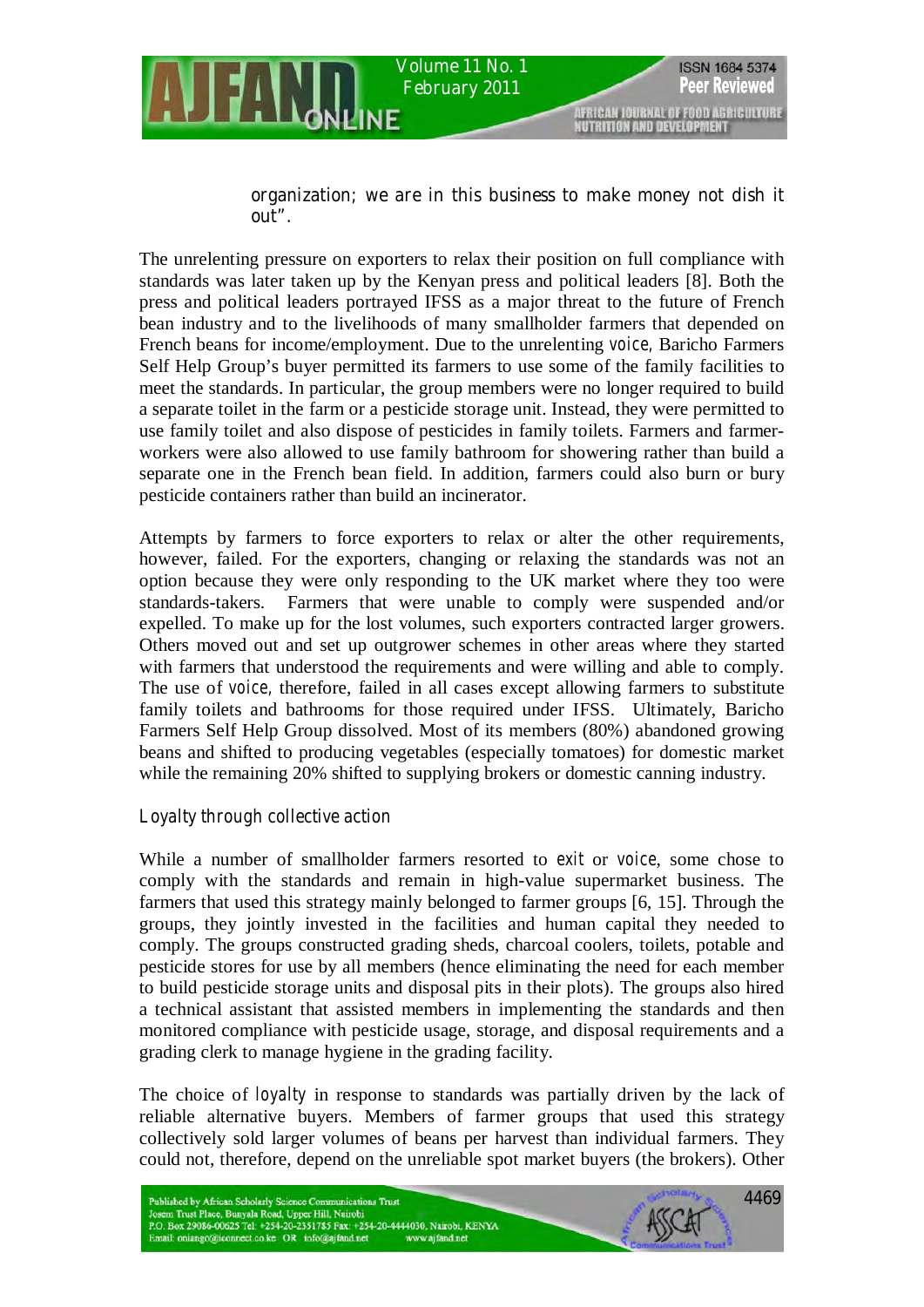

farmers chose *loyalty* because they got locked in French bean production by the specific investments they had made prior to the enforcement of standards. This was especially the case with farmers that invested in grading sheds and pesticides storage units in order to get contract from a leading exporter. The case of proactive loyalty below of Karie Farmers' Self Help Group (hereafter called Karie group).

## *Pro-active compliance by Karie farmer group: An example of loyalty*

Karie group was formed by 33 smallholder farmers in 1998. The group started out by selling their beans to "brokers" but ultimately wanted to secure a contract with a more reliable buyer that supplied UK supermarkets. By the time of its formation such buyers had started demanding strict compliance with IFSS. Indeed the first buyer it approached asked if the group used good agricultural practices ( or complied with IFSS), in general, in producing beans. The group, therefore, chose to construct a grading shed with charcoal cooler, washable tables, crate store and an office. They also built a toilet at the collection point and employed a technical assistant that advised farmers on pesticide use, storage and disposal. The technical assistant also maintained individual farmer's pesticide usage and planting records for traceability purposes. The group further employed a grading clerk who enforced hygiene standards in the grading shed and maintained production and sales records. The group raised the money needed to build the facilities and employ the staff from the membership fee and members' contribution of Kshs 2/kg beans sold through the group.

By the time the group re-sought a contract with one of the leading exporter, they had already invested in most of the basic infrastructure the exporter needed. The exporter gave it six months to comply with the remaining requirements, which the group did. The remaining requirements included cementing the floor of the grading shed, installing portable water and a facility for washing hands, and constructing waste disposal pit. The group later constructed a group managed pesticide store. The store dispensed pesticides to group members as needed and also a team of pesticide sprayers to actually apply the pesticides to its members at a discounted fee. The sale of pesticides to members and application by group-employed applicators enabled Karie group to control pesticide dosage and the interval between application of pesticides and the harvesting of beans, thus enabling it to comply with residue limits imposed by French bean exporters.

These investments enabled Karie group to be in full compliance with the IFSS and endeared it to the exporter. The groups' willingness to invest in the standards without pressure from the exporters made it one of the exporters' most preferred groups and a model that the exporter later replicated in other areas.

What really made Karie group successfully pursue proactive *loyalty* while others chose *exit* or used *voice*? First, the group understood from the outset that entry into the supermarket value chain required compliance with IFSS. As a late entrant into the value chain already governed by stringent food safety standards, Karie group knew

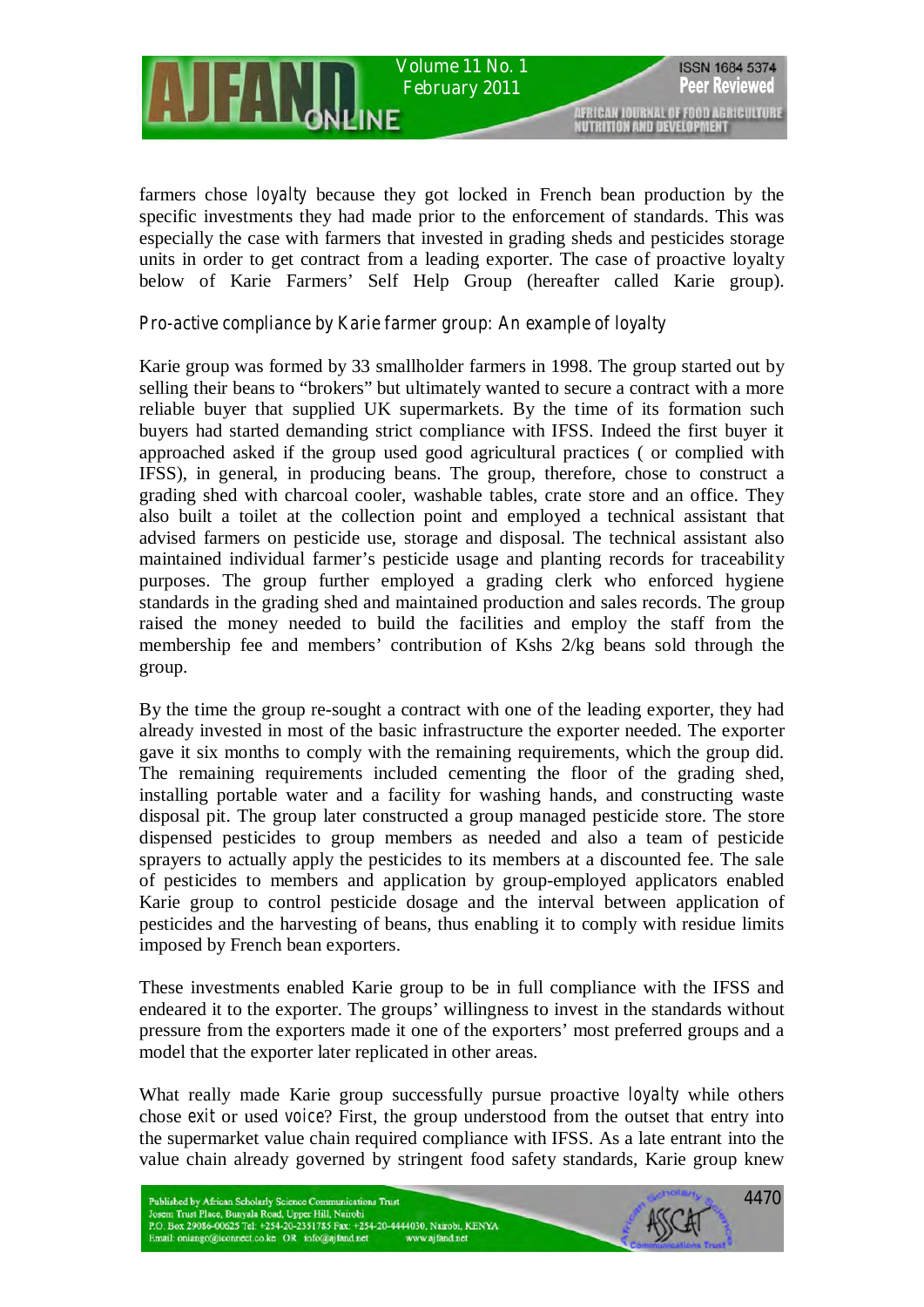**ISSN 1684 5374 Peer Reviewed** 

.<br>African Journal of Food Agriculture<br>Nutrition and Development

that the only barrier to participation in such chain was meeting the standards. The group, therefore, used its collective strength to overcome the barrier to entry. Second, the group collectively raised the money it needed to put up the infrastructure and hire the human resources needed to meet the IFSS standards, thus reducing costs borne by each member. Third, the group trusted and also earned the trust of its exporter. The trust between the group and its exporter is captured by the exporter's production manager who said:

 **"Karie is a very pragmatic and flexible group. It does what we ask it to do. That is the kind of group we want to work with. Our buyers in Europe expect us to make changes when they want them, and we expect our suppliers to do the same".** 

Karie's exporter has, in turn, benefited from this trust. First, the group did not sidesell the exporter's contracted beans to "brokers". Second, Karie was always willing to make any production, handling and compliance-facilities adjustments demanded by the exporter. Lastly, the exporter has a written contract (that is renewed every year) with the group. The group treats the contract as a commitment on the part of the exporter.

As a sign of the good will, the exporter assisted Karie group to prepare for and obtain the European retail produce group for Good Agricultural Practices (EurepGAP) certification. The exporter also returned all rejects to the group with a note explaining the cause for rejection, which has further built trust in their relationship.

#### **Summary and Conclusions**

This study applied Hirchman's concept of *exit, voice* and *loyalty* (compliance) to analyze the response of different smallholder French bean farmers in Kenya to the introduction of IFSS. The dominant response, as demonstrated by the Kangundo farmers, was to exit French bean production altogether and shift to production of vegetables for domestic market or to partially exit by supplying less demanding exporters.

Some smallholder farmers, exemplified by Baricho Self Help Group used *voice* to try and influence IFSS through petitions, negotiations, complaints, lobbying, pleas for financial support and threat of a strike (withholding sale by boycotting green bean picking). This strategy failed as the exporter expected either compliance or no business, and moved out of areas where farmers failed to comply. The fact that exporters were standards-takers in the UK market made it difficult for them to negotiate with farmers.

Lastly, some smallholder farmers opted to comply with the standards (*loyalty* option). Such farmers resorted to using collective action to invest in the facilities needed to meet IFSS. The farmers formed groups that enabled them to jointly invest in facilities as well as technical staff that oversaw compliance with pesticide use and hygiene practices.

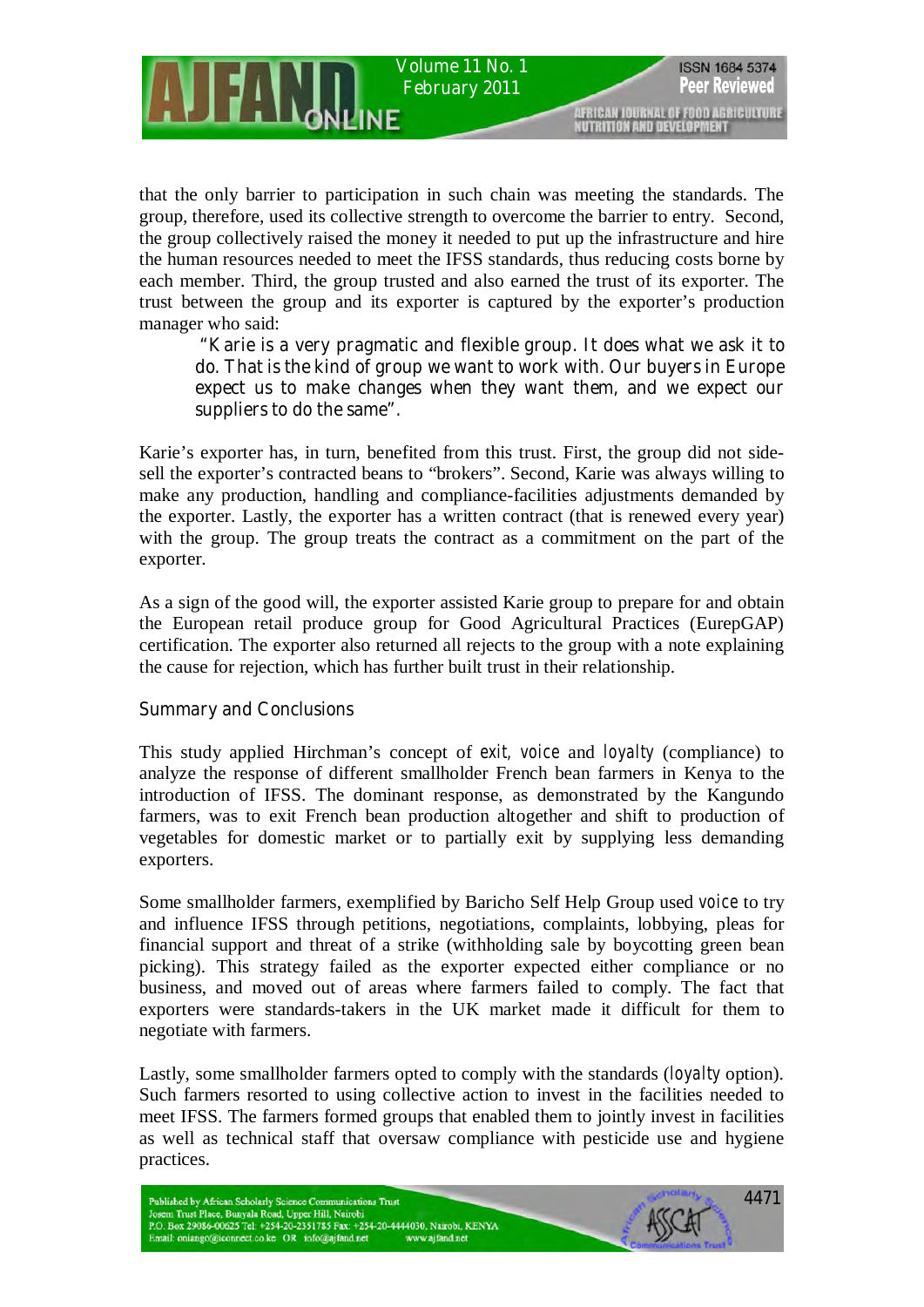

The study demonstrates that smallholder farmers can maintain their participation in the fresh export market through proactive compliance with the standards (*loyalty*) combined with collective action. By coming together to form a group, the farmers can pool resources (capital) and jointly invest in costly facilities needed to comply with IFSS. Through groups, smallholder farmers attain large volumes, economies of scale and hence become competitive. Two, it demonstrates that trust between the exporter and buyer is important in smallholder farmers' proactive compliance with IFSS. Lastly, it illustrates that efforts to influence the standards through complaints and petitions are not effective in maintaining the participation of smallholder farmers in the high value export market. The implication of this finding is that it is useful to prepare farmers to comply proactively with future changes in the food safety standards rather than letting them resort to unsuccessful strategies such as *voice*. The findings also suggest the need for the public sector, private sector or both to assist poor farmers to meet the standards and hence stay in fresh export business. For many such farmers, fresh export vegetable production is a major source of livelihood hence their exclusion from the industry exacerbates rather than alleviates rural poverty.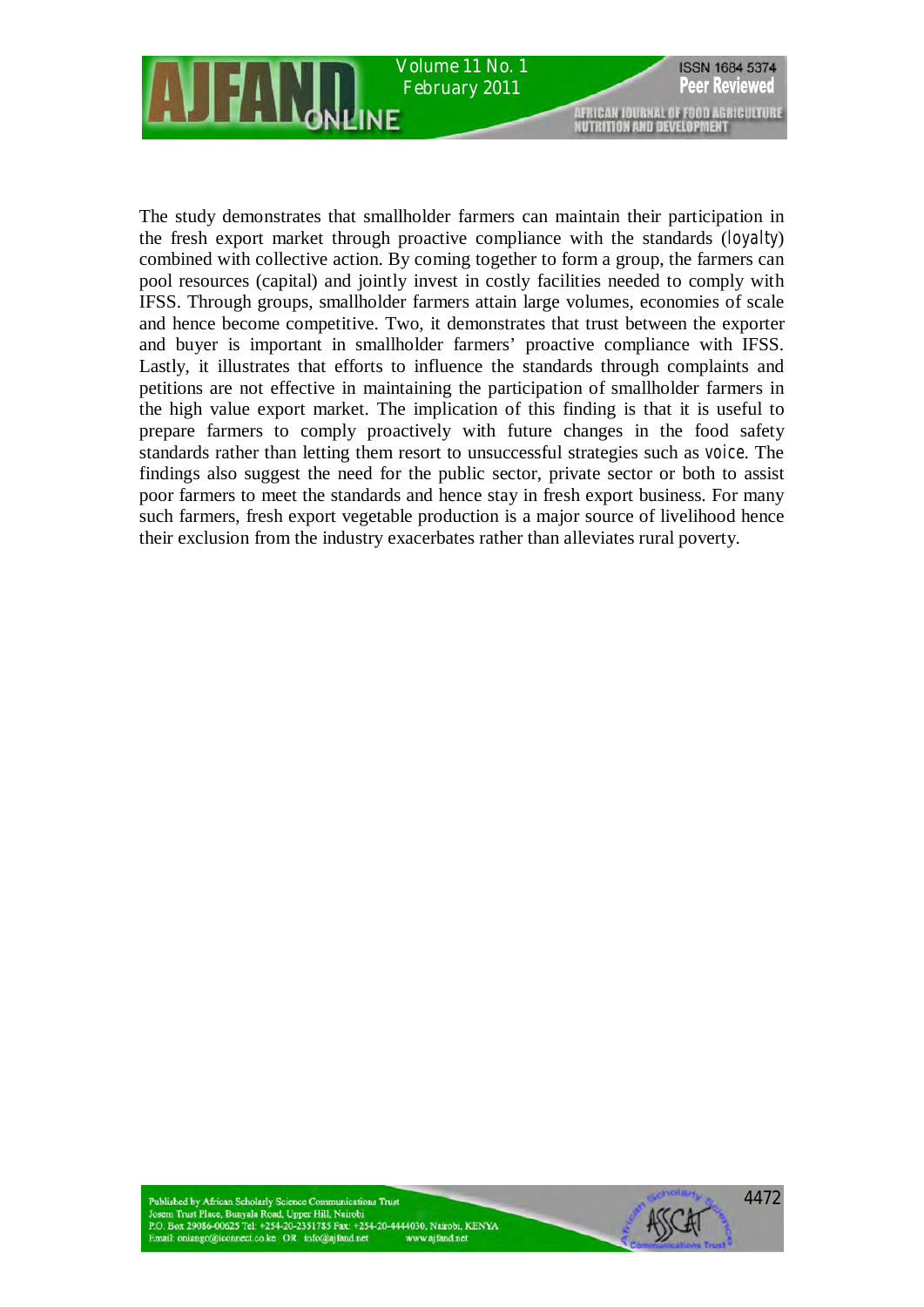

#### **Table 1: List of IFSS requirements farmers must to meet to be in compliance**

--------------------------------------------------------------------------------------------------------

-------------------------------------------------------------------------------------------------------- *Pesticide use practices Hygiene practices*  Protective gear (gloves, mask, rubber Grading shed (with washable boots, long sleeved overall, and hat) and cement floor) Bucket of sand Charcoal cooler and clean crates Secured pesticide storage unit Permanent toilet Well maintained knapsack sprayer Hand-washing facility/potable water Designated mixing container Personal hygiene (headscarf/hat) Designated stirring stick Secured pesticide disposal pit *Traceability requirements*  Incinerator for pesticide containers Farmers file Graduated jar Spray and production records

Pest scouting

Source: Authors' compilation, 2007.

Permanent shower room Sprayer maintenance records Use of approved pesticides Applicator's health records Pesticide use training Pesticide safe use notebook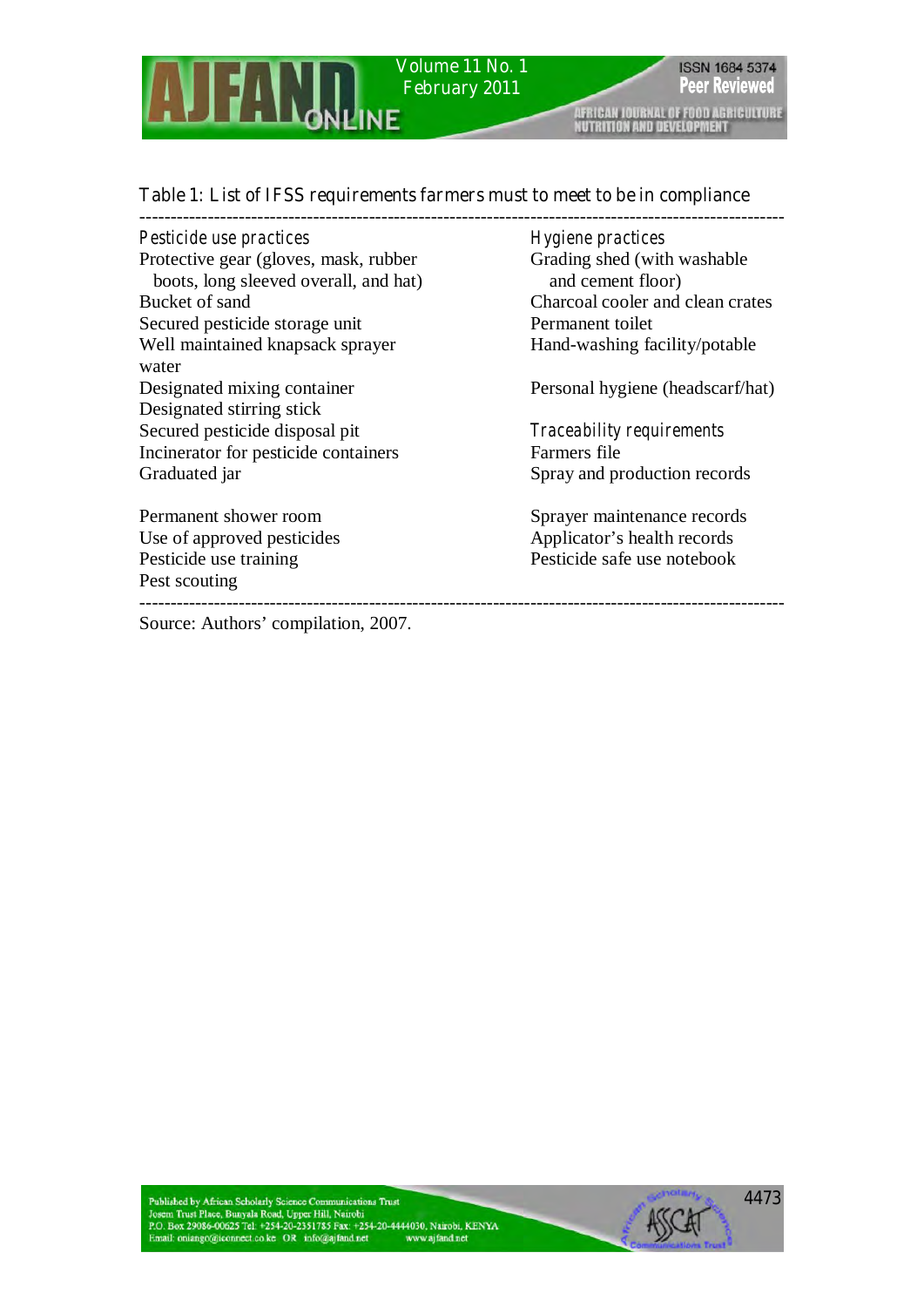### **REFERENCES**

- 1. **World Bank.** Food Safety and Agricultural Health Standards: Challenges and Opportunities for Developing Country Exports, Report No. 31207, Washington DC, 2005.
- 2. **Regmi A and M Gehlhar** Processed Food Trade Pressured by Evolving Global Supply Chains. Amberwaves, February 2005 Issue, USDA/ERS, 2005.
- 3. **Thrupp LA, Bergeron G and WF Waters** Bittersweet Harvest for Global Supermarkets: Challenges in Latin America's Export Boom, Natural Resources Institute, Washington DC, 1995.
- 4. **Freidberg S** French Beans and Food Scares: Culture and Commerce in an Anxious Age. New York, Oxford University Press, 2004.
- 5. **Jaffee S** From challenge to opportunity: The Transformation of the Kenyan Fresh Vegetable Trade in the Context of Emerging Food Safety and Other Standards. Agriculture and Rural Development Discussion Paper No. 1, World Bank, Washington DC, 2003.
- 6. **Okello JJ** Compliance with International Food Safety Standards: The Case of Kenyan Green Bean Family Farmers, PhD Dissertation, Michigan State University, 2005.
- 7. **Key N and D Runsten** Contract Farming, Smallholders, and Rural Development in Latin America: The Organization of Agroprocessing Firms and Scale of Outgrower Production, *World Dev.* 1999; **27**: 381-401.
- 8. **Mungai N** EU Rules Could Destroy Horticulture: The Protocol on Good Agricultural Practices Will Have a Profound Impact on Both Large and Smallscale Farmers, Although the Biggest Impact Will Be on the Latter, *Daily Nation*, May 7, 2004, p11.
- 9. **Okello JJ** A Race to the Top, But at What Cost? Kenyan Green Bean Farmers' Struggle to Comply with International Food Safety Standards, Selected Poster Presented at the American Agricultural Economics Association meeting, Providence, Rhode Island, 24-27, 2005. 2005.
- 10. **Maertens M** High Value Vegetable Standards, Food Standards and the Poor Farmers in Developing Countries: The Case of Vegetable Exports from Senegal. Selected Paper Presented at American Agricultural Economics Association annual meetings, Long Beach, California, July 23-26, 2006.